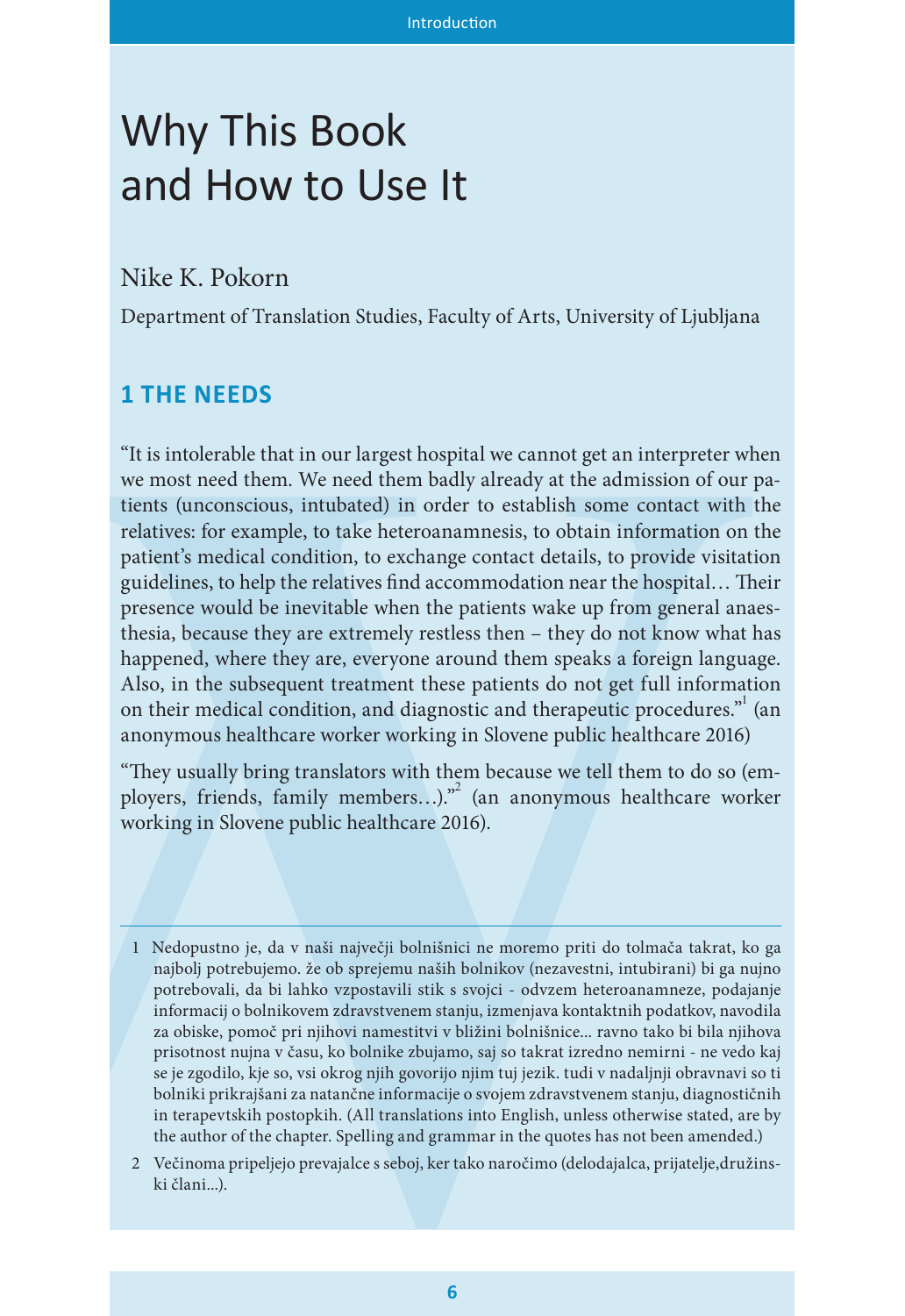These two quotes, taken from a nation-wide survey conducted in the Republic of Slovenia in October 2016 among Slovene healthcare workers (for more on this survey, see Pokorn and Lipovec Čebron 2019), on the one hand, reveal the expressed need for a highly skilled linguistic help in contacts with patients who do not speak the language of the healthcare institution, and, on the other hand, the fact that healthcare workers often use and even uncritically solicit the assistance of *ad-hoc*, untrained interpreters. This unsettling situation in Slovenia's healthcare system is not unique. The analysis of the ways the language needs of patients are addressed in Germany, Greece, Italy, Spain and the United Kingdom in 2014 showed that despite the increased migration flows and cross-border healthcare encouraged by Directive 2011/24/EU, EU legislation does not provide any formal language guidance and that "[w]ith alarming frequency, healthcare institutions do not provide any formal language services and *ad-hoc* language brokers are called upon to perform translation, interpreting and language/cultural mediation without compensation" (Angelelli 2015: viii).

Indeed, all across Europe newly arrived migrants, bilingual family members, professionals and bilingual employees often provide linguistic and cultural support to individuals who do not speak the dominant societal language, often also in high-risk healthcare settings, with little or no training for the profession they are performing. For example, Franz Pochhäcker and Mira Kadric (2014) report on a hospital cleaner working as a healthcare interpreter in a Vienna hospital, and Letizia Cirillo and Ira Torresi (2013) describe how children are regularly used as language brokers in medical treatment of adult migrants in the healthcare institutions in North-East Italy. Even in the countries with a system of education and provision of public-service interpreters in place, such as Norway, the recent report "Interpreting in Child Welfare Services" from 2020 (Kommunerevisjonen 2020) shows that Norwegian public services still cannot use interpreters when needed, and therefore resort to unqualified interpreters or relatives who serve as *ad-hoc* interpreters. The widespread use of untrained and *ad-hoc* interpreters and translators is particularly worrying because of their shortcomings. Several studies of interpreter-assisted communications where the interpreting was carried out by untrained interpreters or intercultural mediators in healthcare settings show that such individuals often convey incorrect information which leads to miscommunication. The communication is compromised even if the interpreting is done by bilingual healthcare professionals. For example, Elderkin-Thompson and others (2001) analysed 21 encounters between Spanish-speaking patients and English-speaking physicians which took place with the help of nurse interpreters in a primary clinic in California. The results showed that due to inaccurate interpreting approximately one-half of the observed encounters resulted in serious miscommunication which compromised the physician's understanding of the symptoms and undermined the credibility of the patient's concerns. Similar issues were observed also in other settings: for example, Berk-Seligson's analysis (2011) of interpreted suspect questioning done by police officers acting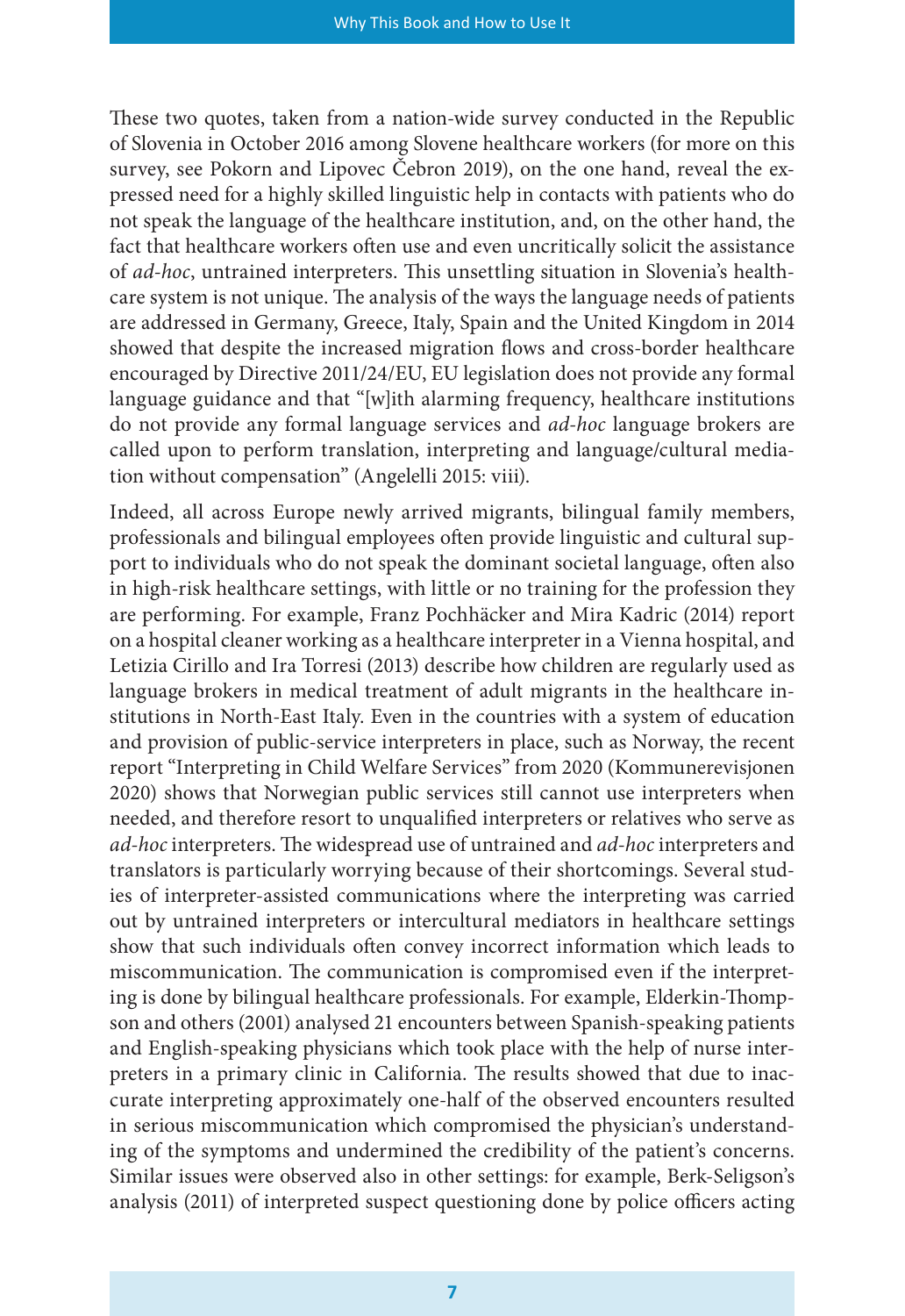as interpreters revealed that the police officers often conveyed incorrect information which led to serious miscommunication. Untrained, *ad-hoc* interpreters and translators thus tend to be inaccurate and often omit or add pieces of information. They sometimes openly side with one of the parties in the communication event and may break confidentiality. The analyses of real encounters reveal that untrained interpreters often introduce their own opinions, challenge the statements of the primary speakers, and answer questions on behalf of the persons involved in the conversation (Martínez-Gómez 2014; Lesch and Saulse 2014; Flores et al. 2003; Cambridge 1999), which leads to frustration among all communication partners (Pokorn and Čibej 2018). The research thus indicates that there is an urgent need to educate interpreters and intercultural mediators for the work in high-risk communication events such as police interviews and medical encounters.

Although the European Higher Education Area has already partially responded to this need and developed some programmes for training community interpreters and intercultural mediators, very often there is almost no cooperation between the institutions training interpreters, e.g. translator and interpreter training higher education institutions (HEIs), and those training intercultural mediators, e.g. institutions that have expertise in cultural anthropology and public health, despite the fact that both kind of programmes face similar and ongoing problems of a constantly changing language demand in a particular host country and of the lack of trained teachers for the languages in need. In order to narrow this divide, an Erasmus+ project *Training newly arrived migrants for community interpreting and intercultural mediation* (TRAMIG) was designed which joined the efforts of six institutions: the University of Ljubljana (the project coordinator), University of Trieste, Oslo Metropolitan University, Aristotle University at Thessaloniki, the National Institute of Public Health of the Republic of Slovenia and the Local Health Authority of Reggio Emilia, i.e. 4 translator and interpreter training HEIs, a national institute of public health and a department of research and innovation functioning within the framework of a provider of health and social care. The aim of the project is to educate the trainers for community interpreting and/or intercultural mediation courses. The involvement of grass-root organizations in the project, such as the Slovene National Institute for Public Health and the Azienda unità sanitaria locale di Reggio Emilia, allowed for the transfer of the results of the project into practice and provided the project partners with an insight into the specific requirements of the profession from the employers of interpreters and intercultural mediators. In addition to that, the project partners from Greece, Slovenia, Norway, and Italy were compatible also because they have all been facing the problems of actively supporting linguistic and social inclusion of the recently arrived migrants with a similar linguistic background.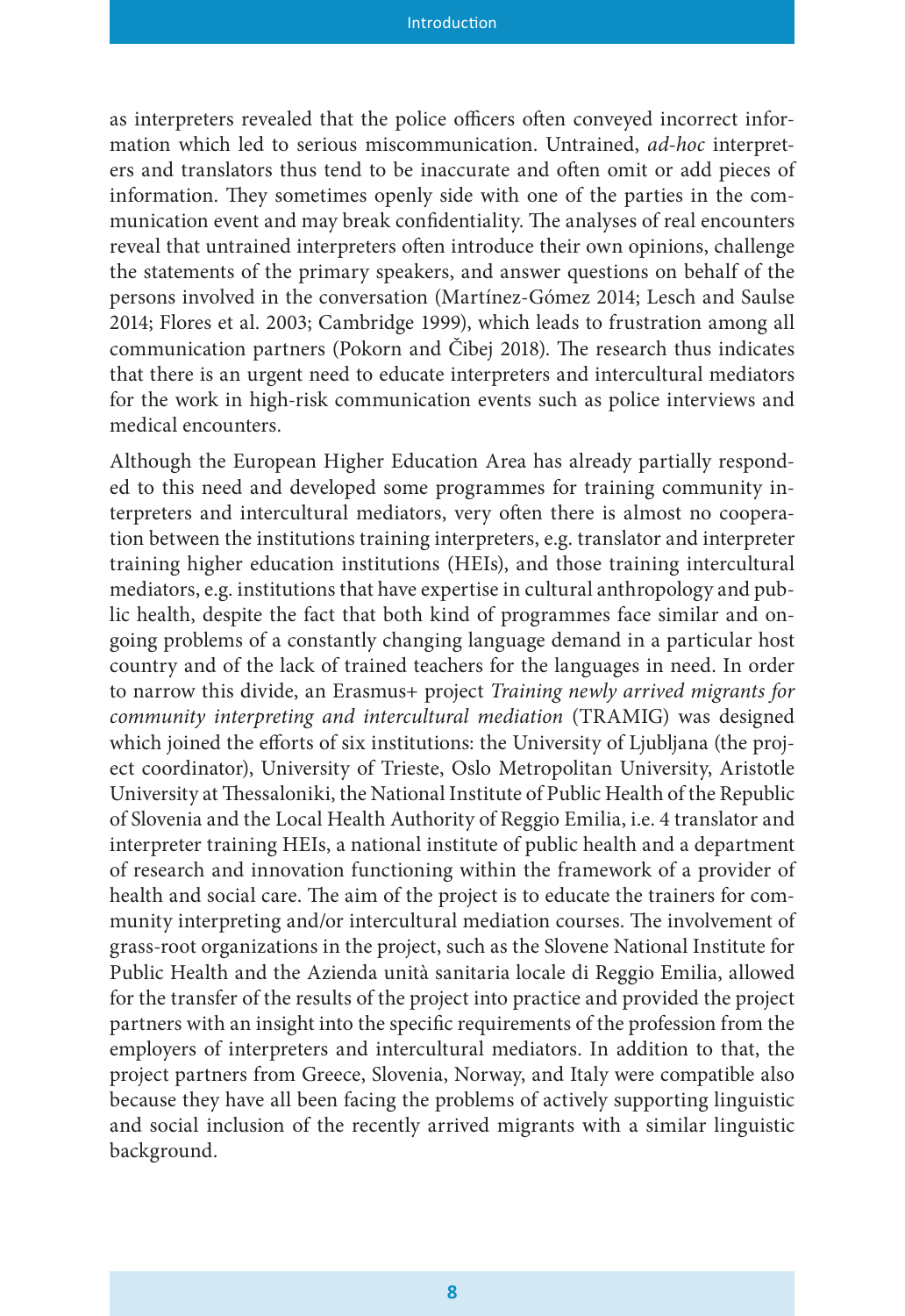After distinguishing the profile of community interpreters from that of intercultural mediators by outlining the existing profiles in the countries of the project partners, the first step of the TRAMIG project was to define the profile of teachers of community interpreters and intercultural mediators, which the coordinators from the University of Ljubljana modelled on the EMT translator trainer profile. The profile that defined five competences that every teacher of community interpreters and intercultural mediators needs was then used as a basis for the organization of four international workshops that focused on the methodology of teaching community interpreting with special emphasis on role-play and teaching in pairs (organized by Oslo Metropolitan University), on project-based learning through simulation (organized by the University of Trieste), on project-based learning through immersion (organized by the Local Health Authority of Reggio Emilia), and on assessment (organized by Aristotle University at Thessaloniki). The first two workshops were organised in Oslo and Trieste respectively, while the last two were held online due to COVID-19 pandemic. The workshops were held by different project partners with an aim to disseminate and scale up good practices developed and practiced in partner institutions. This way, good practices were transferred from different disciplines, i.e. from the study of intercultural mediation to the study of interpreting and vice-versa, from one higher education institution to the other.

The participants at the workshops were teachers from the project partner institutions and volunteer language experts for the languages that are particularly needed in the project partners' societies and who have had no training in community interpreting but have already worked as community interpreters or intercultural mediators. TRAMIG workshops thus welcomed 15 volunteers whose working languages were Persian, Arabic, Albanian, TWI, Ghomala, Bengali, Sorani and Romanian. Following each international workshop, all partner institutions organized local workshops where volunteer teachers with immigrant background spread and disseminated the knowledge and skills they had gained at TRAMIG workshops. In such a way, overall participation targets were considerably increased, and project results were effectively multiplied beyond the partnership.

At all TRAMIG workshops, special emphasis was paid on providing training to the volunteers and to the teachers of interpreters and intercultural mediators from the partner institutions for the work in tandems in community interpreting or intercultural mediation courses. This way TRAMIG workshops helped bridge the gap between the expertise in interpreter and intercultural mediator education that is available at interpreter training HEIs, and the expertise in the knowledge of languages needed by the society that the volunteers had. The consortium thus upscaled the so-called "tandem teaching", developed by the project *Training in Languages of Lesser Diffusion* (TraiLLD), for the needs of training community interpreters. Tandem teaching is a form of collaborative teaching, where the language experts, who have the knowledge of the societal language and the language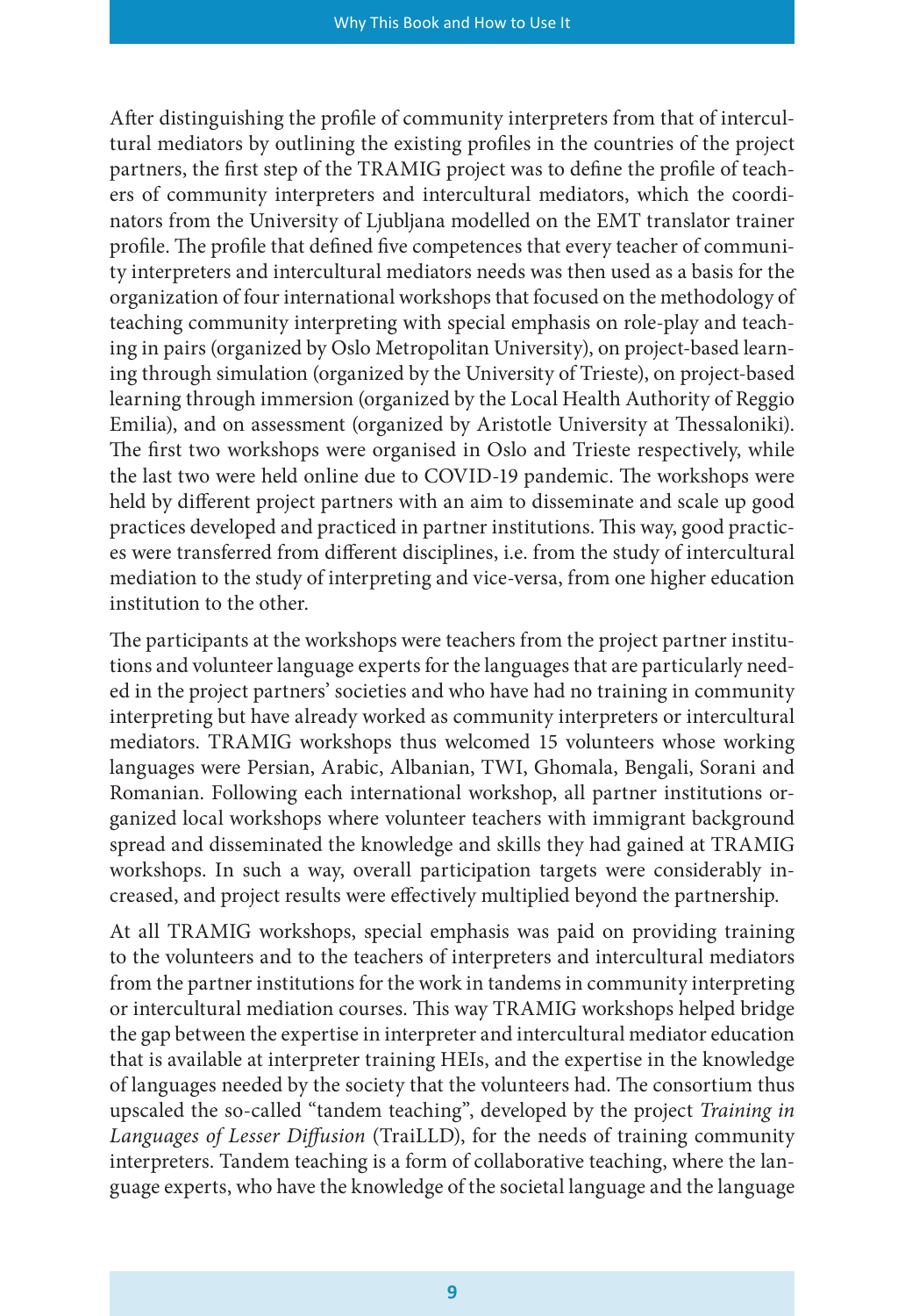of newly arrived migrants or of other allophone population, work with trained interpreter educators in pairs (Driesen 2016). The short-term aim of the project was thus to educate the teachers who would be able to engage in collaborative teaching in community interpreting courses, while its long-term aim is to launch a full-fledged community interpreting course for languages that at the moment prove most challenging to different public services in the partner states.

In such a way the project, in the first stage, opened up possibilities for the newly arrived migrants with corresponding competences to find employment as teachers or trainers in community interpreting and intercultural mediation programmes. In the second stage, by enabling the provision of training in languages of recently arrived migrants, the project aims to open up possibilities for the newly arrived migrants to become community interpreters or intercultural mediators and thus enter the labour market of the host country. Besides migrants, the beneficiaries of the TRAMIG project are also higher education institutions and other educational and public health institutions that provide training for intercultural mediators and community interpreters, and that face the problem of constantly changing language demand in a particular society and the lack of skilled teachers to be used in such programmes. And finally, high quality education of community interpreters and intercultural mediators also enables societies to provide high-quality language and cultural support to newly arrived migrants. Research shows that with such support the society reduces the costs in various fields of social services (for example, in healthcare, high-quality language and cultural support shortens a hospital stay, and reduces readmission rates (e.g. Lindholm et al. 2012) and assures its allophone population equal access to social services.

#### **2 DEFINITION OF TERMS**

Since the authors of individual chapters in this volume come from different fields and societies, they also use some of the terms and concepts in a way that is more common in their professional or cultural environment. In order to avoid the confusion, each chapter contains a section that is devoted to the definition of the main concepts and terms. In this general introduction only those concepts are defined that are central to the TRAMIG project and its aims.

The term "community interpreter" is synonymous with the term "public-service interpreter" (also to the terms "dialogue interpreter" or "liaison interpreter") and denotes a trained or an untrained individual who performs oral or signed translational activity from and into the societal language, and thus assists individuals who are not proficient in the societal language to access the services provided by public institutions. Community interpreters would typically assist recently arrived migrants or other representatives of the allophone population to establish communication in educational, healthcare, administrative and police settings.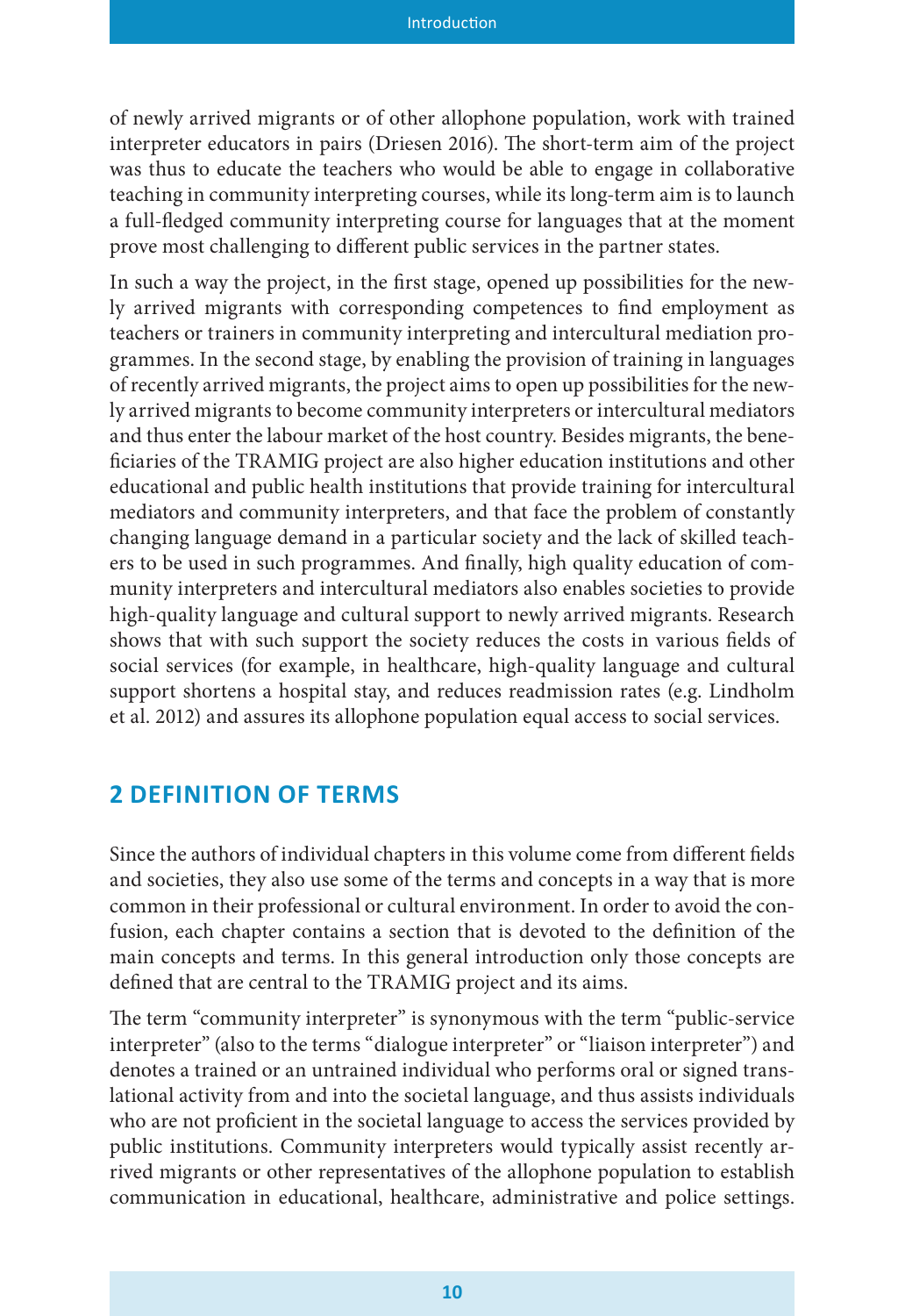Community interpreting (and its synonyms public-service interpreting, dialogue or liaison interpreting) is thus the activity performed by community interpreters, and is defined by the international standard "Interpreting — Guidelines for community interpreting" (ISO 13611:2014).

Untrained interpreters are those interpreters who practice interpreting as a fulltime or part-time professional activity, while *ad-hoc* interpreters (sometimes also called "bilingual interpreters") are individuals who have no interpreting training and who are asked to provide interpreting services just because they know the two languages used by the primary speakers. *Ad-hoc* interpreters are, for example, children, relatives or employers of an individual who seeks medical attention and does not speak or understand the language used in a particular healthcare institution.

The term "intercultural mediators" refers to individuals who assist migrants when they lack cultural awareness and understanding of the system and, consequently, cannot access and benefit from basic quality social services, quality education, primary health care, fair trial and political participation in the host country. For example, in healthcare settings, intercultural mediators aim to empower healthcare users by informing them of their rights and helping them make choices. Alternative terms for the same profession are mother-tongue mediators, cultural mediators and integration assistants.

Allophone population is the population of the particular state who has limited proficiency of or is not proficient in the societal language. For example, newly arrived migrants are typical representatives of allophone population. The societal language(s) (also called the official language(s) or the dominant language(s)) of the state or region is the language(s) that is used in public institutions in a particular state or region and whose status and use may be defined by special laws or Constitution (cf. Meylaerts 2011: 747).

The authors of the chapters will use the terms "teaching", "training" and "education" interchangeably,  $3$  because we believe, just as many other researchers (e.g. Moursund 2005, 89; Harbison 1973, 52; Chitty 1990), that training and education are not mutually exclusive and that training is in fact just the practical application of education. Although the term "training" seems to be more often used by Translation Studies scholars (see, for example, Delgado Luchner 2019, Chmiel 2018, Someya 2017, González Davies and Enríquez Raído 2016) and is also preferred by some of the authors of this volume, the choice of this term does not indicate that we see intercultural mediator or interpreter training as an activity that enables students to modify and develop only certain skills which would allow them to achieve effective mediation or interpreting performance. On the contrary, we believe that interpreters need to receive an education which would enable them to develop knowledge, skills, values and understanding which help

<sup>3</sup> Similarly, the terms "teacher" and "trainer" are used interchangeably in the volume.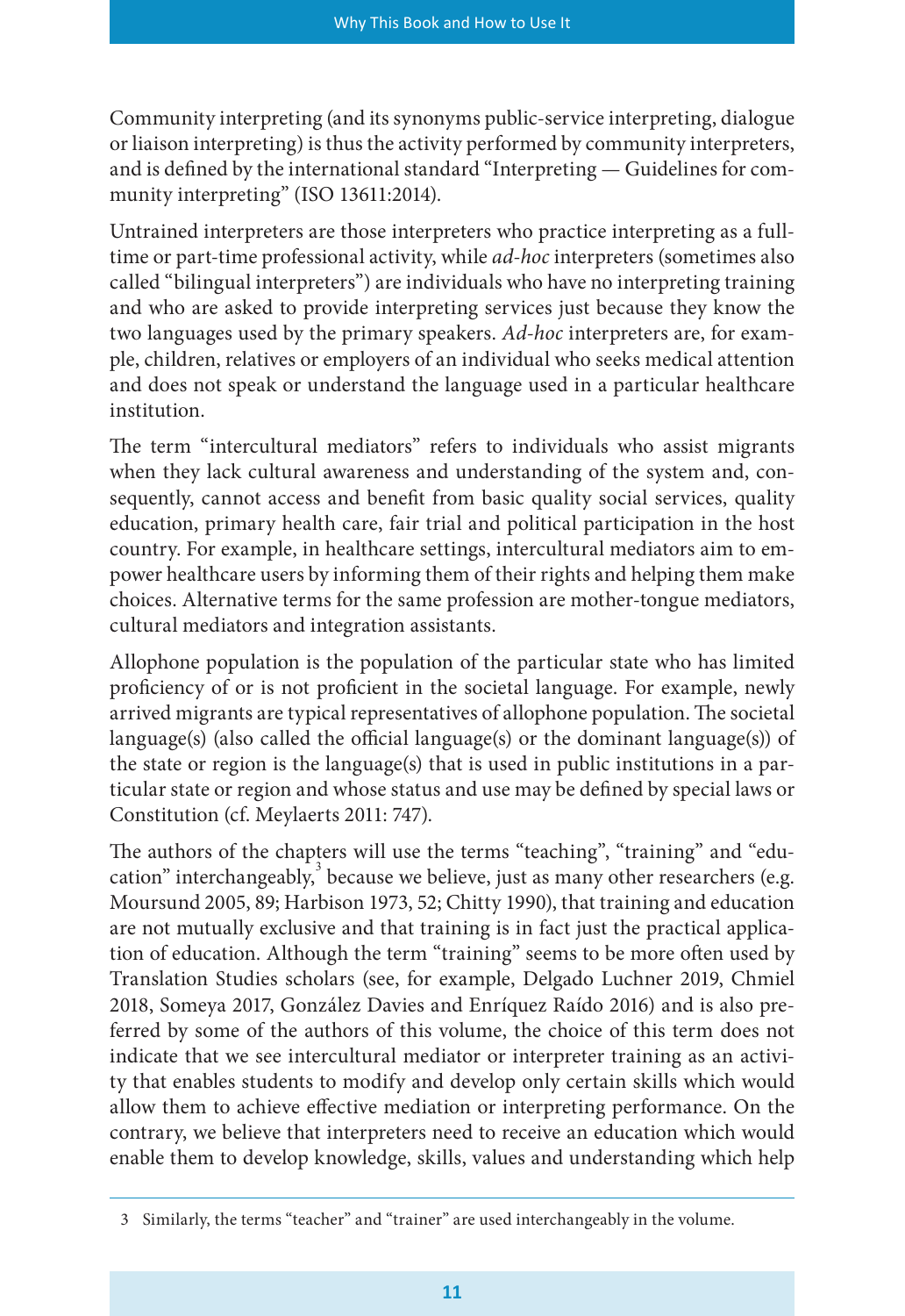them define, analyse or solve a broad range of problems (see Buckley and Caple 2009 for difference between training and education in Educational Studies). We are convinced that a high-quality course for community interpreting and/or intercultural mediators should not be narrowly vocational and should not only enable students to acquire particular skills which are needed to perform interpreting or intercultural mediation, but should also transform the students' outlook and their mind (cf. Peters 1966, 30-33; Holt 1983). Consequently, the chapters in this volume are often a particular mixture of education and training: on the one hand, our aim is that teacher trainees acquire practical skills and that, on the other hand, they also transform and modify their own general attitude and outlook.

And finally, the terms "teacher education" or "teacher training" refer to a programme of education and training designed to equip (prospective) teachers with the knowledge, attitudes, behaviour and skills they need in order to effectively teach or train (Aydin and Keçik 2018, 357).

# **3 HOW TO USE THE BOOK**

The aim of the book is to assist educational institutions to implement and conduct education courses for prospective teachers of community interpreters or intercultural mediators, in particular for the languages that are not traditionally represented in the educational institution. For this purpose, each chapter gives a theoretical introduction to the topic with the definitions of the main concepts and terms used in it, provides a list of selected works for further reading and also proposes some topic-related discussion points or instructions for the work in pairs.

The first chapter focuses on the state of the art and describes the current situation regarding the profiles of community interpreters and intercultural mediators in Slovenia, Italy, Greece and Norway. This chapter also provides a more formal solution to the existence of the profiles of community interpreters and intercultural mediators by presenting the occupational standards and vocational qualifications for the national certification of the professions of intercultural mediator and community interpreter for the Albanian language, which were developed within the framework of the Institute of the Republic of Slovenia for Vocational Education and Training and the Slovene Ministry of Science, Education and Sport.

The second chapter focuses on training and outlines the community interpreter and translator and/or intercultural mediator trainer profile that was developed within the TRAMIG project. The profile defines the basic competences each trainer of community interpreters and translators and/or intercultural mediators should acquire throughout their career.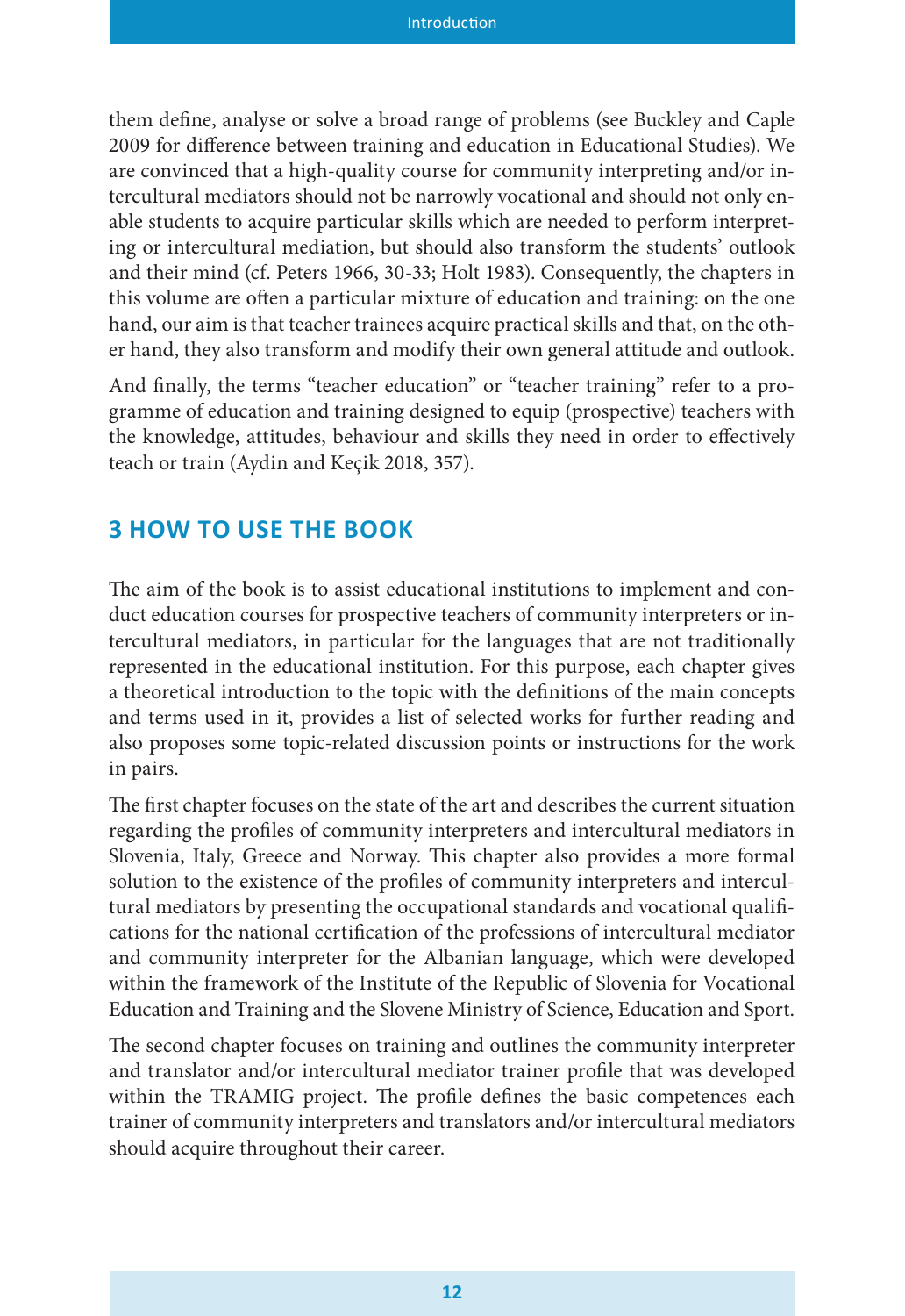The third and the fourth chapter by Tatjana R. Felberg and Hanne Skaaden present how blended approach, where online and onsite learning activities are combined, can successfully be used in interpreter education, and the ways to implement tandem teaching in the education of community interpreters. In these two chapters the authors describe organised collaborative learning activities, such as campus role plays organized onsite, and chats and discussions that take place online, and some possible ways how to organise joint training of interpreter teachers and language specialists.

The fifth chapter by Maurizio Viezzi stresses the importance of codes of ethics and standards of practice, which outline best practices in a profession and give guidance on conduct and deontological orientation to practitioners and users of the services. The author pays particular attention to the deontological documents that have been drafted by professional associations of interpreters. In the sixth chapter Caterina Falbo turns to project-based learning through simulation. In particular she focuses on how to design, organise, conduct and evaluate simulations of real-life assignments in the classroom in order to make community interpreter training closer to reality.

The seventh and the eighth chapter are written by scholars from Reggio Emilia, who are training and working with intercultural mediators. First, Claudio Baraldi and Laura Gavioli present the first step in practical training of intercultural mediators: learning based on the observation of authentic mediated encounters in healthcare settings by studying the transcripts of authentic interactions. Antonio Chiarenza then argues in a separate chapter that professional skills and knowledge are consolidated through action and direct experience and focuses on the role, structure and assessment of a practical training based on internship and placement in healthcare hosting organisations that use intercultural mediators.

The ninth and the tenth chapter are written by Antonios Ventouris and Elpida Loupaki, and Anthi Wiedenmayer and Simos Grammenidis. First, Ventouris and Lopuaki present the theoretical framework and describe different evaluation methods and their possible application to community interpreter education. Then they focus on different testing techniques that could be used in community interpreter and intercultural mediator education, the scoring procedure and the frame of reference that may be used by the teachers in community interpreting or intercultural mediation classes. And finally, the volume is concluded with the chapter by Wiedenmayer and Grammenidis, in which they provide a selection of analytical tools and techniques developed for the final examination of trainers of community interpreters.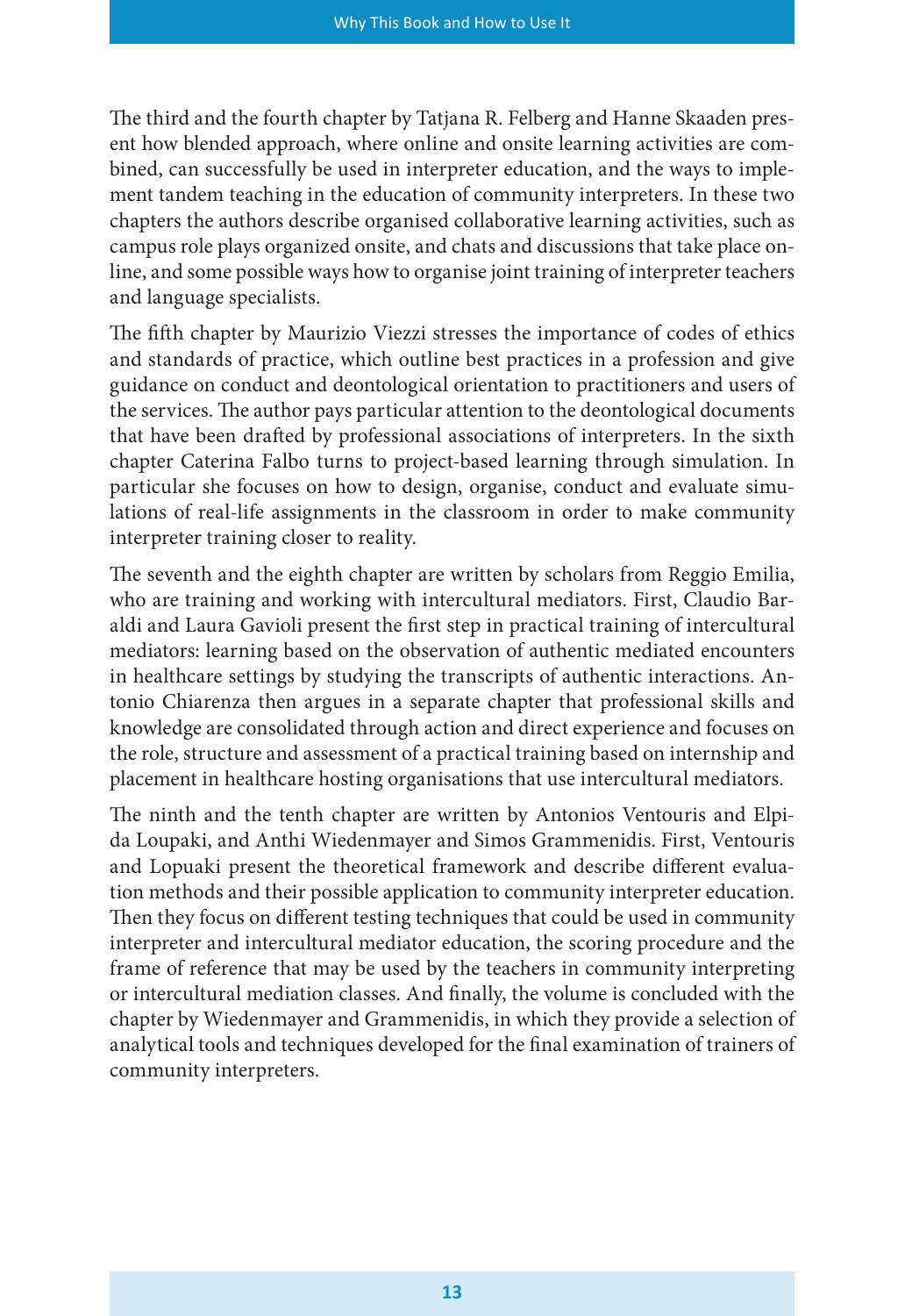### **4 BIBLIOGRAPHY**

- Angelelli, Claudia V. 2015. *Study on Public Service Translation in Cross-border Healthcare: Final Report for the European Commission Directorate-General for Translation*. Accessed August 25, 2020. https://publications.europa. eu/en/publication-detail/-/publication/6382fb66-8387-11e5-b8b7-01aa75ed71a1/language-en.
- Aydin, Belgin, and Ilknur Keçik. 2018. "Teacher Training in Distance Education and the Practicum Process." In *Teacher training and professional development: concepts, methodologies, tools, and application,* edited by Information Resources Management Association*,* 355–369. Hershay, PA: Information Science reference.
- Berk-Seligson, Susan. 2011. "Negotiation and communicative accommodation in bilingual police interrogations: a critical interactional sociolinguistic perspective." *International Journal of the Sociology of Language* 207: 29–58.
- Buckley, Roger, and Jim Caple. 1990/2009. *The theory and practice of training*. London and Philadelphia: Kogan Page.
- Cambridge, Jan. 1999. "Information Loss in Bilingual Medical Interviews through an Untrained Interpreter." *The Translator* 5, no. 2: 201–219.
- Chitty, Clyde. 1990. "Education and Training." In *Handbook of Educational Ideas and Practices,* edited by Noel Entwistle, 33–42. London and New York: Routledge.
- Chmiel, Agnieszka. 2018. "Meaning and words in the conference interpreter's mind: effects of interpreter training and experience in a semantic priming study." *Translation, Cognition & Behavior* 1, no. 1: 21–41.
- Cirillo, Letizia and Ira Torresi. 2013. *"*Exploring institutional perceptions of child language brokering: Examples from Italian healthcare settings". In *Interpret*ing in a Changing Landscape: Selected papers from Critical Link 6, edited by Christina Schäffner, Krzysztof Kredens and Yvonne Fowler, 149–163. Amsterdam and Philadelphia: John Benjamins.
- Delgado Luchner, Carmen. 2019. "'A beautiful woman sitting in the dark': three narratives of interpreter training at the University of Nairobi." *Interpreting* 21, no. 1: 91–114.
- Driesen, Christiane J. 2016. "The tandem method for training legal interpreters and translators." In *TraiLLD: training in languages of lesser diffusion,* edited by Katalin Balogh, Heidi Salaets and Dominique Van Schoor, 80–88. Leuven: Lannoo Publishers. Accessed August 25, 2020. https://www.arts.kuleuven.be/tolkwetenschap/projecten/trailld/training-in-languages-of-lesser-fiffusion.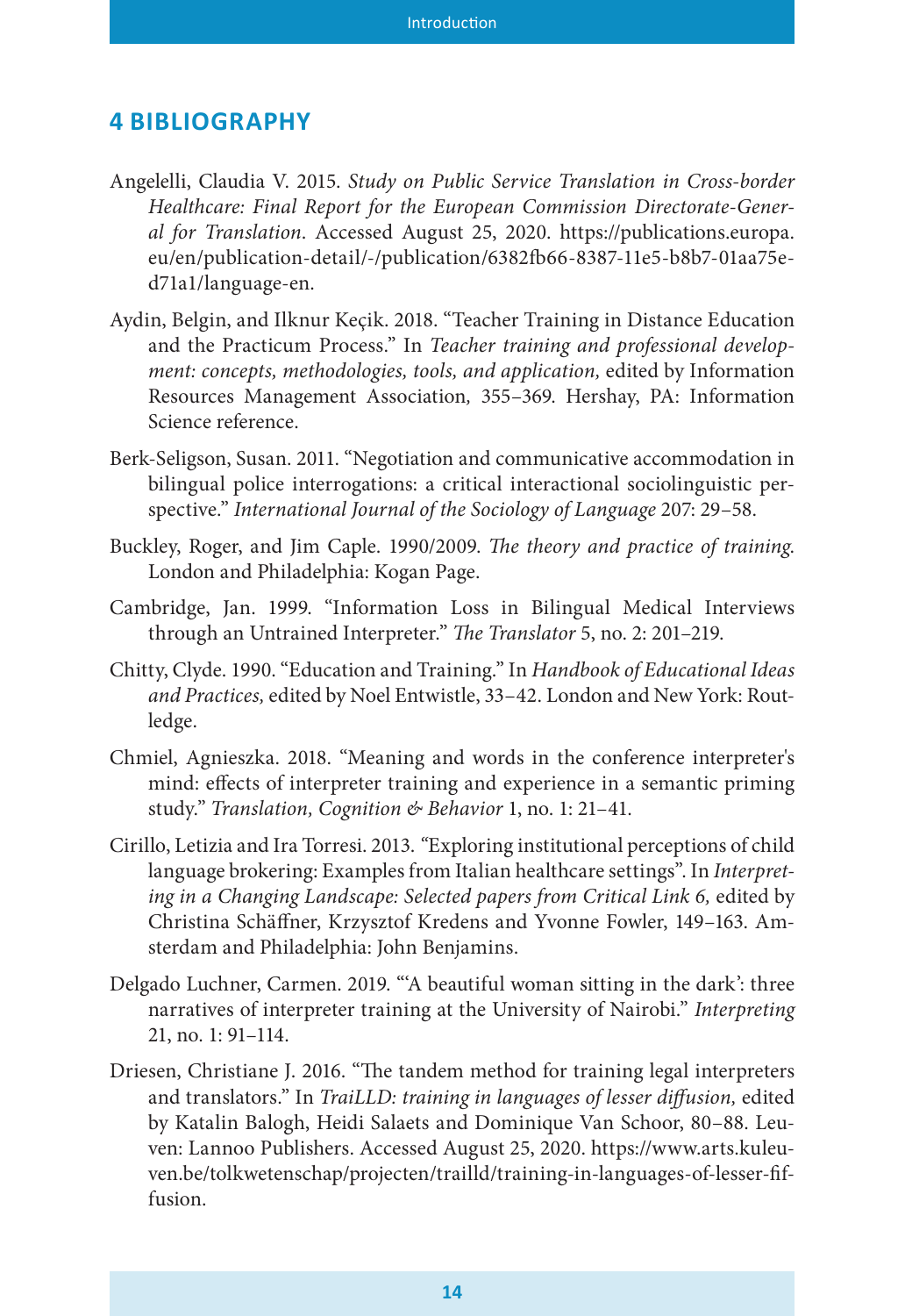- Elderkin-Thompson, Virginia, Cohen Silver, Roxanne and Howard Waitzkin. 2001. "When nurses double as interpreters: A study of Spanish-speaking patients in a U.S. primary care setting." *Social Science and Medicine* 52: 1343– 1358.
- Ertl, Anita and Sonja Pöllabauer. 2010. "Training (medical) interpreters the key to good practice. MedInt: a joint European training perspective." *JosTrans: The Journal of Specialised Translation* 14: 165–193. Accessed August 25, 2020. https://www.jostrans.org/issue14/art\_ertl.php.
- Flores, Glenn, M. Barton Laws, Sandra J. Mayo, Barry Zuckerman, Milagros Abreu, Leonardo Medina and Eric J. Hardt. 2003. "Errors in medical interpretation and their potential clinical consequences in pediatric encounters." *Pediatrics* 111, no. 1: 6–14.
- González Davies, Maria, and Vanessa Enríquez Raído eds. 2016. Situated Learning in Translator and Interpreter Training: bridging research and good practice. Special issue of *The Interpreter and Translator Trainer* 10, no. 1: 1–11. https://doi.org/10.1080/1750399X.2016.1154339 Accessed August 25, 2020.
- Harbison, Frederick Harris. 1973. *Human Resources as the Wealth of Nations*. Oxford: Oxford University Press.
- Holt, Maurice. 1983. "Vocationalism: the new threat to universal education". *Form* 25, no. 3: 84–6.
- International Organization for Standardization (ISO). 2014. *ISO 13611:2014 Interpreting — Guidelines for community interpreting*. Accessed August 25, 2020. https://www.iso.org/standard/54082.html.
- Lesch, Harold M., and Bernice Saulse. 2014. "Revisiting the interpreting service in the healthcare sector: a descriptive overview." *Perspectives* 22, no. 3: 332– 348.
- Lindholm, Mary, J. Lee Hargraves, Warren J. Ferguson, George Reed. 2012. "Professional language interpretation and inpatient length of stay and readmission rates." *Journal General Internal Medicine* 27, no. 10: 1294–1299.
- Kommunerevisjonen. *2020. Barneverntjenestens bruk av tolketjenester. Bydel Grorud og bydel Søndre Nordstrand. Report nr. 8.* Oslo*.* https://www.oslo. kommune.no/getfile.php/13376904-1598868101/Tjenester%20og%20tilbud/ Politikk%20og%20administrasjon/Budsjett%2C%20regnskap%20og%20 rapportering/Rapporter%20fra%20Kommunerevisjonen/Rapporter%20 fra%20Kommunerevisjonen%202020/08-2020%20Barneverntjenestens%20 bruk%20av%20tolketjenester.pdf Accessed September 19, 2020.
- Martínez-Gómez, Aída. 2014. "Criminals interpreting for criminals: breaking or shaping norms?" *The Journal of Specialised Translation* 22 (July): 147–193.